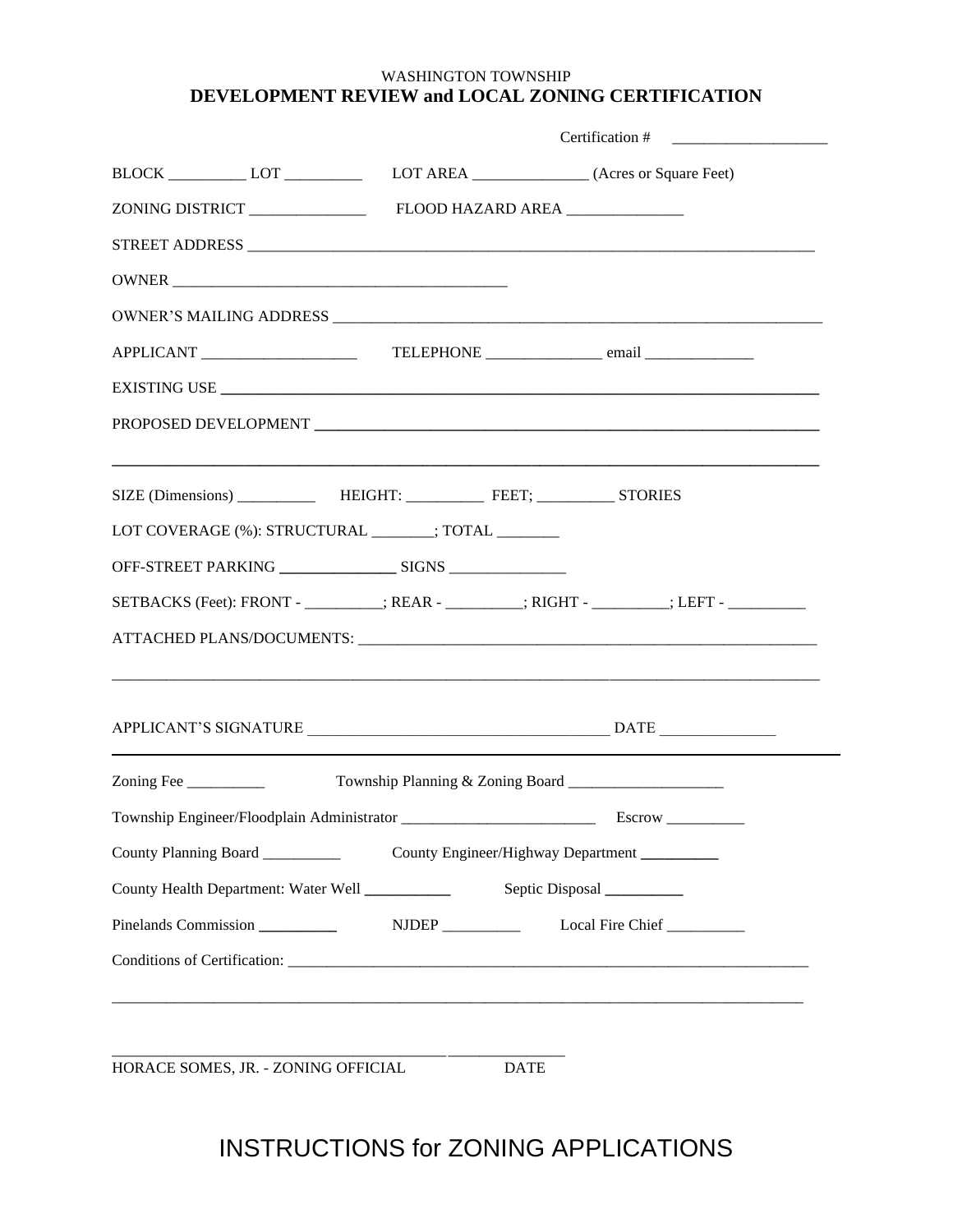1. COMPLETE the UPPER PORTION and APPLICANT SIGNS the Certification Application

Note: If the Applicant is Not the Owner, Provide Proof of Applicant's Standing or Authority To Make Application on Behalf of the Owner.

2. PROVIDE TWO (2) Copies of DEVELOPMENT PLAN, PROPERTY SURVEY and Any Other Necessary Information and Documents

Critical Information –

- Location and Footprint of Existing Structures
- Location and Footprint of Proposed Development
- Dimensions and Square Footage of Existing and Proposed Structures and Lot Coverage
- Setback Distances and Feet of From Each Property Line
	- (Front-Rear-Right Sideyard-Left Sideyard)
- Height of Structural Floors and Roof In Relation to Existing Ground Level
- 3. PROVIDE CHECK Payable to "Washington Township" pursuant to the current zoning fee schedule.
- 4. RETURN COMPLETE APPLICATON to Horace Somes, Jr., Zoning Official 12 Turtle Creek Road Egg Harbor City NJ 08215
- 5. Any Questions? Telephone or Fax to (609) 965-2603 Email [hsomes@wtbcnj.org](mailto:hsomes@wtbcnj.org) Township Engineer: Kluk Consultants 856-566-0013 Email: [kkluk@klukconsultants.com](mailto:kkluk@klukconsultants.com)